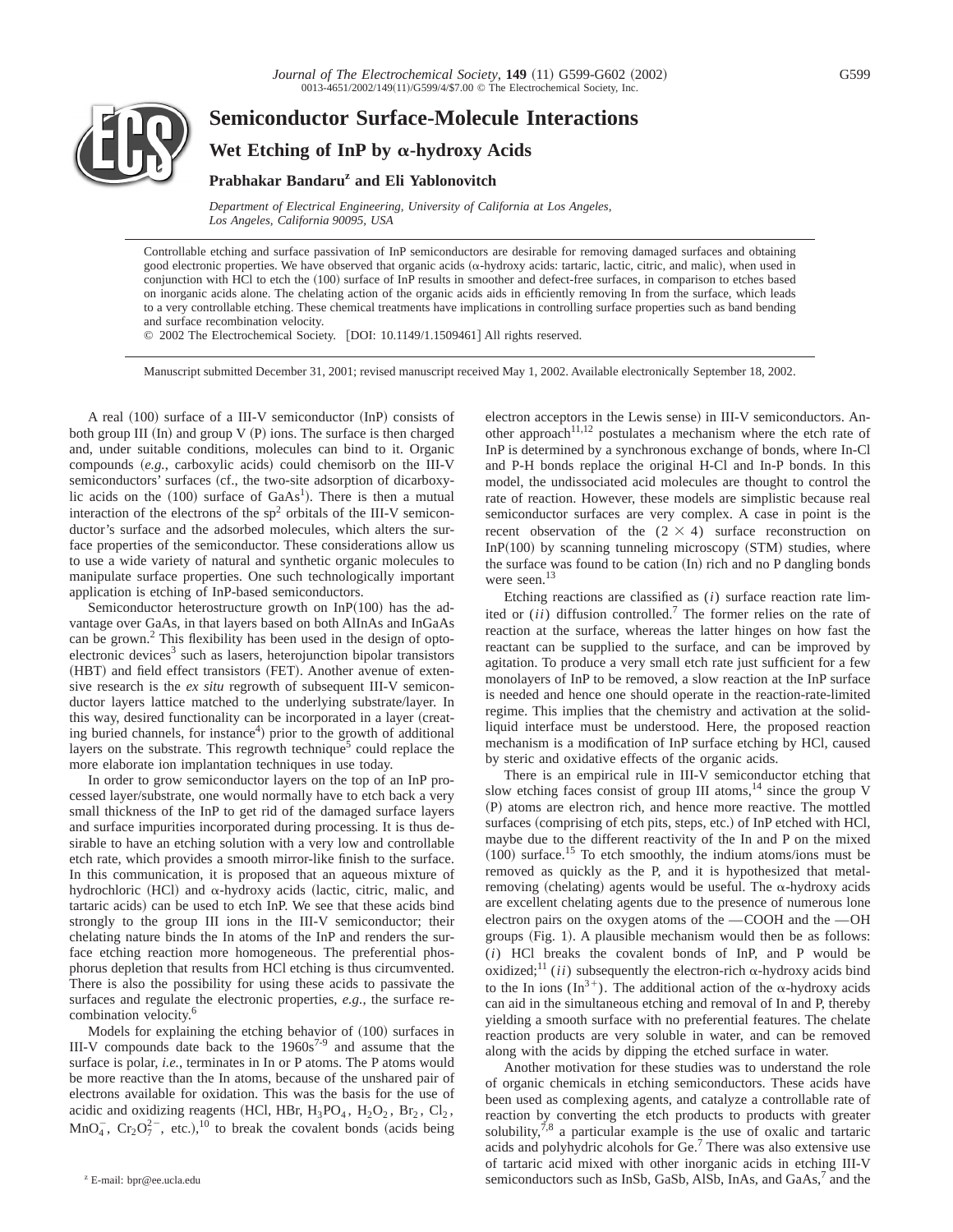

**Figure 1.** Different proportions of  $\alpha$ -hydroxy acids (lactic/tartaric/citric/ malic) were mixed with HCl for etching  $InP(100)$  surfaces. It is hypothesized that the presence of the lone pair of electrons on the oxygen atoms and the double bonds of the —COOH groups aid in chelating the indium atoms, and aid in a more homogeneous etching reaction.

use of stearic acid  $[CH_3(CH_2)_{16}COOH]$  as an inhibitor on InSb.<sup>9</sup> InP however, has been little studied with respect to organic acid treatments.16

## **Experimental**

The general strategy adopted was to carefully investigate the etching of the  $InP(100)$  surfaces with HCl in aqueous solution, with various proportions of the  $\alpha$ -hydroxy acids. While fast etches of the InP are well documented, there is a much less work in obtaining very slow, controllable, and reproducible etches. It is shown in this study how the use of lactic, malic, citric, and tartaric acids can result in very slow and uniform etching of InP.

Semi-insulating In $P(100)$  wafers and InGaAs/InP double heterostructure wafers were used in the etching experiments. The wafers were cut from single-crystal boules grown by a Czochralski (CZ) technique (supplied by American Xtal Inc.). The samples for the etching studies were ultrasonically cleaned in trichloroethylene (TCE), acetone, isopropanol, and deionized water for 3 min each, with a dry nitrogen blow dry in between each clean. Two kinds of etch masks were used:  $(i)$  photoresist  $(AZ5214)$  was spun on  $(4000$ rpm, 30 s) to a thickness of  $\sim$ 1  $\mu$ m and then photolithography was used to etch 10  $\mu$ m lines, or *(ii)* as the photoresist is not completely immune to attack by HCl used, another set of samples was made by coating the samples with a Durabond® black wax. After the etching treatments, the wax was removed by immersing the samples in orange terpenes (OptiClear™). The  $\alpha$ -hydroxy acids used in this study (obtained from Fisher Scientific, Inc.) were prepared to be 0.5 M, and reagent grade HCl  $(12.0 M)$  and  $H_3PO_4$   $(15.0 M)$  was used. The samples were cleaned again by a DI water rinse. The step height was determined by a stylus profilometer (Alphastep®), and the surfaces studied with an optical microscope (Nikon) and a Hitachi S-4700 scanning electron microscope (SEM).

#### **Results and Discussion**

HCl by itself violently attacks InP, with an etch rate  $> 12 \mu$ m/min.<sup>10,17</sup> The use of HCl in an aqueous medium alone is





 $(b)$ 

Figure 2. The effect of conventional etching treatments on the  $InP(100)$ surface: (a) when etched with an aqueous HCl mixture, a rough surface and elongated etch pits in the  $\langle 110 \rangle$  direction are apparent. (b) With phosphoric acid added, the etch pits are more rounded in appearance, but the rough surface persists.

not suitable for slow controllable etches  $(<5$  nm/min) as the surface is considerably roughened (Fig. 2a). Here the etching is selective, and leads to etch pits oriented at  $45^{\circ}$ , along the  $\langle 110 \rangle$  direction. The etching mechanism basically involves the dissolution of In and P, and the etch pit surface could be either specie. In conventional etch treatments,<sup>10</sup> phosphoric acid ( $H_3PO_4$ ) is added, presumably to slow down the preferential etching of phosphorus. However, this treatment results in a rounding of the etch pits, and does not improve the surface appearance  $(Fig. 2b)$ . Stirring the solution results in smaller etch pits and a rough surface. However, the etch rate is not altered as HCl etching of InP is kinetically controlled.<sup>11</sup> Incidentally,  $H_3PO_4$ alone (acidity constant  $pK_a \sim 2.12$ ) was observed to have negligible etch rate in comparison to HCl ( $pK_a \sim -3$ ) on the etching of InP in 2 h.

When the  $\alpha$ -hydroxy acids were incorporated into aqueous HCl, the most significant effect is that the surface becomes extremely smooth ( $\pm$ 5 nm, the limit of the profilometer resolution), with no trace of etch pits (Fig. 3a and b). The etch rate was slower due to dilution, but also depends on the specific acid used  $(Fig. 4a)$ . The dilution effect could possibly be ascribed to the increasing ionic dissociation of HCl, consequently less molecular HCl would be available $^{11}$  for the oxidation of the In-P bonds. Figure 4b offers a comparison with aqueous mixture of HCl, without organic acids; irrespective of the dilution the InP surface was always rough. It was also seen that stirring the  $HCl:H<sub>2</sub>O:organic acid mixture did not$ change the etch rate, implying that the etching mechanism is still reaction-rate controlled.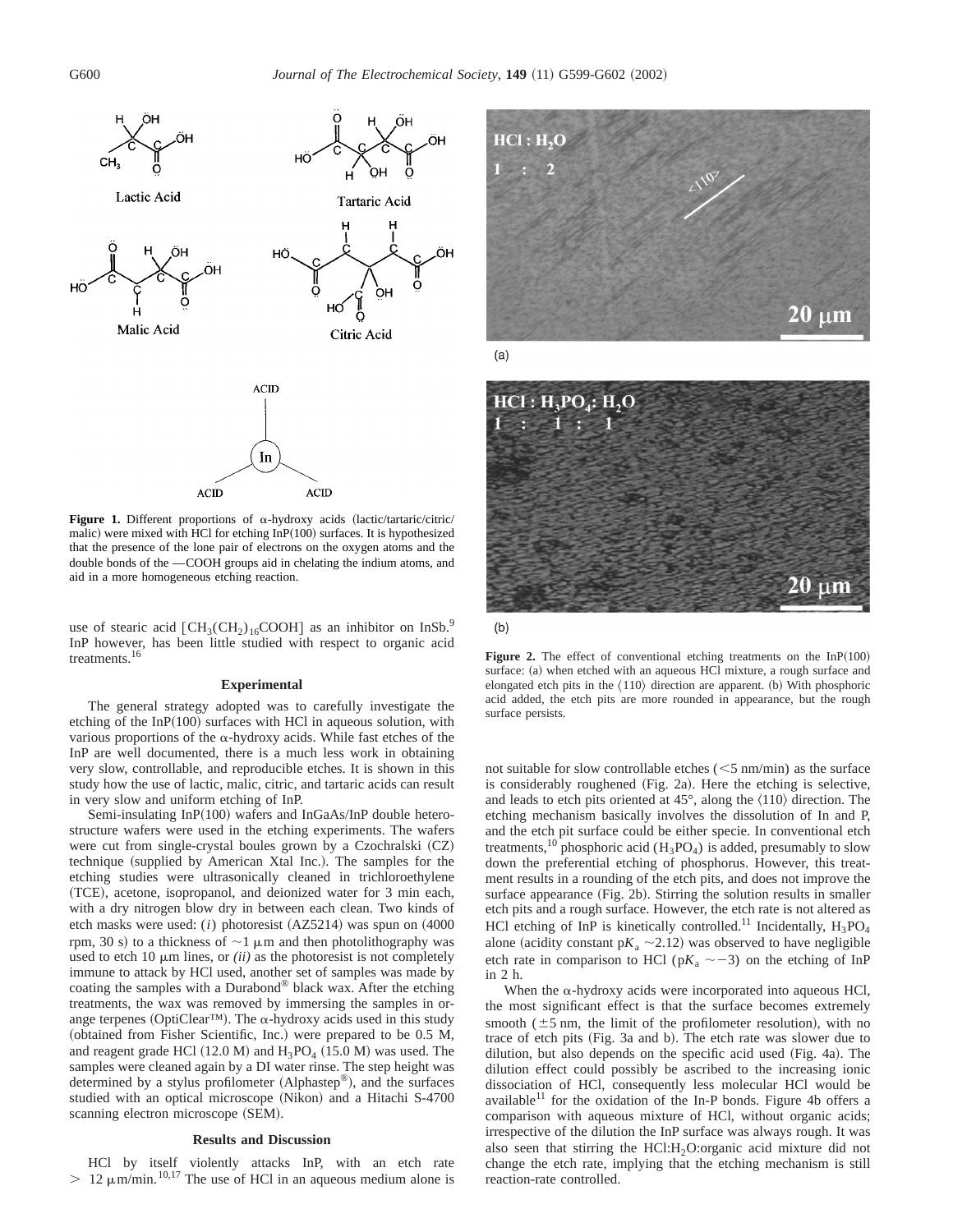$20 \mu m$ 



 $(a)$ 



 $(b)$ 

**Figure 3.** Etching InP with the  $\alpha$ -hydroxy acids always results in controllable etches and smooth surfaces. (a) The (100) surface on etching with tartaric acid has a mirror-like finish and is defect-free. (b) A 70 nm shallow etch using lactic acid.

The oxidative powers of all the  $\alpha$ -hydroxy acids are similar  $(pK_a \sim 2.9 - 3.4)$  and are weaker than HCl by three orders of magnitude (p $K_a \sim -3$ ).<sup>18</sup> This would imply that the  $\alpha$ -hydroxy acids themselves do not etch InP, and indeed immersion for 10 h had a negligible effect  $(\pm 20 \text{ nm})$ . Instead, the differences in the etch rates are postulated to be due to the chelating tendencies of the acids. Examining the structures of the acids  $(Fig. 1)$ , reveals the presence of lone electron pairs on the  $O$  atoms in the  $-COOH$  group and the

 $-$ OH group, which indicates a bonding tendency.<sup>19</sup> The electrons at these sites bind the In atoms to form metal-acid complexes/chelates (Fig. 1). This aids in the removal of In and nonpreferential etching. The tendency of the acids to chelate the cation is proportional both to the number of electron pairs available for bonding, and their size (steric effects can inhibit efficient bonding). It can also determine the relative rates of etching.

We define a parameter, the etch anisotropy, to be the ratio of the undercut to etch depth. This is different for different crystal planes. From Fig. 5, the relative etch rates of the acids are tartaric  $\langle$  lactic  $\langle$  malic  $\langle$  citric. It is also seen that in all cases the undercut is greater than the etch depth on the (100) surface. This could be due to the greater reactivity of the  $(111)$  edge planes.

If it is assumed that the electrons in the  $\pi$  orbitals of the acids interact with In cations on the surface, then tartaric and lactic acid have one —COOH group on a side that binds to the surface, while citric and malic acids have two  $-$  COOH groups and bind more strongly (the electron withdrawing -OH group stabilizes the acids,



**Figure 4.** (a) The etch rate as a function of the  $\alpha$ -hydroxy acid proportion. Controllable and reproducible etches of up to 5 nm/min can be obtained. Generally, the etch rate decreases with increasing amounts of organic acid due to a dilution effect. The efficiencies of the acids in binding the In atoms scales are tartaric  $>$  lactic  $>$  citric  $>$  malic. (b) A comparison of the etch rate for an aqueous HCl mixture  $(HCl:H_2O::1:x)$ . The etch rate of reagent grade HCl alone is  $\sim$ 12  $\mu$ m/min.<sup>17</sup> The InP surface was always rough, irrespective of the dilution.

and their number and position relative to the  $-COOH$  group is important). Tartaric and lactic acids are seen from this perspective as being the most benign.

From the above examples, it can be seen that organic molecules can be used as aids in etching reactions. The binding of organic molecules to the surface could saturate the surface dangling bonds and In-derived acceptor states. It can be hypothesized that this interaction of the  $\alpha$ -hydroxy acid lowest unoccupied molecular orbital (LUMO) and highest occupied molecular orbital (HOMO) energy levels with the semiconductor conduction/valence bands, and the consequent electron and hole transfer would influence surface properties such as surface recombination velocity (SRV) and band bending.5,6 Recently, there was an application of the above concepts in the modification of the electronic properties of CdTe by benzoylsubstituted dicarboxylic acids.<sup>20</sup>